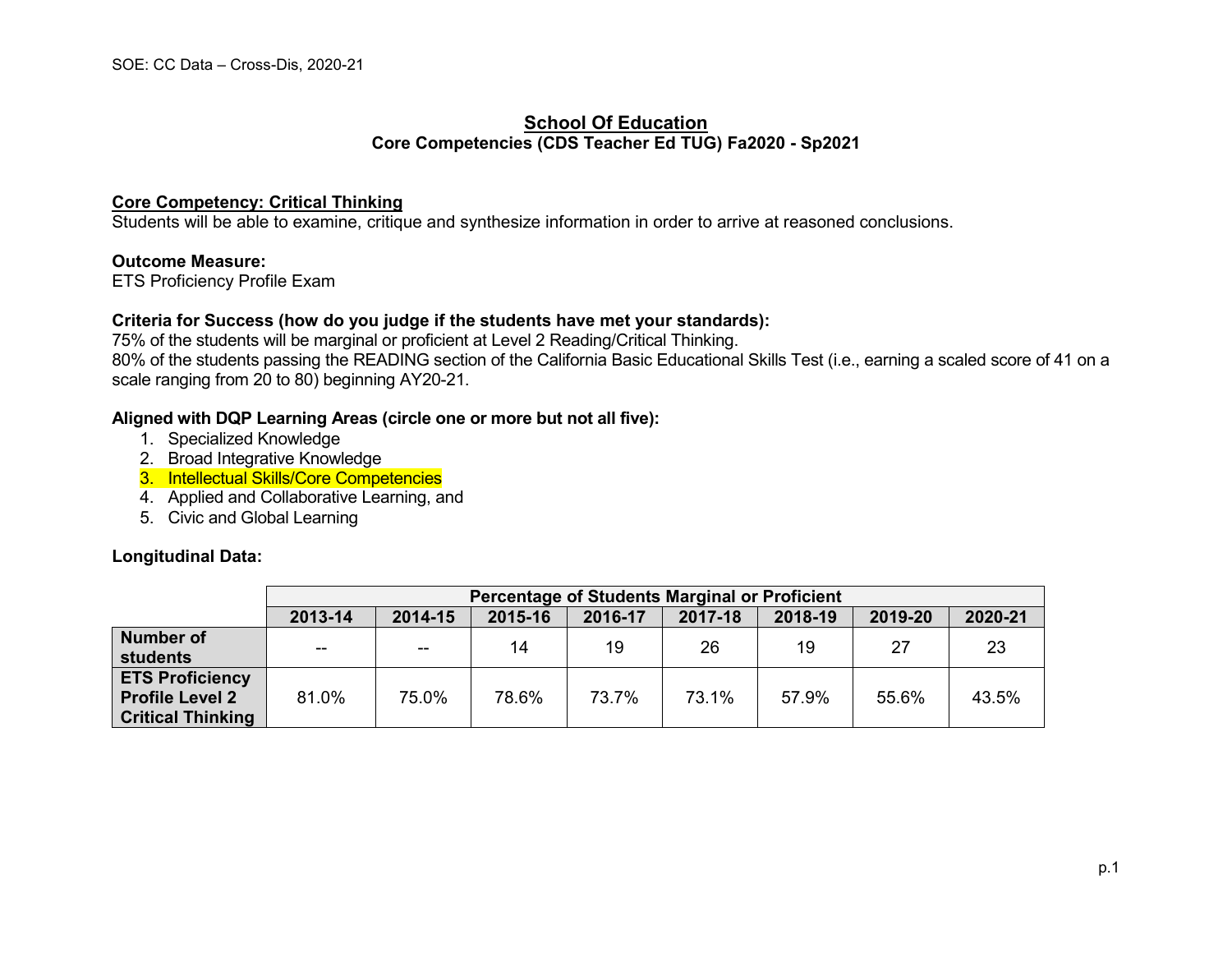|                                                      | Target: 80% passing the READING section of the CBEST (earning a 41 on a scale ranging from 20-80) |  |  |  |  |  |  |
|------------------------------------------------------|---------------------------------------------------------------------------------------------------|--|--|--|--|--|--|
|                                                      | 2020-21                                                                                           |  |  |  |  |  |  |
| <b>Number of</b><br><b>students</b>                  | 12                                                                                                |  |  |  |  |  |  |
| Passage of<br><b>CBEST Reading</b><br><b>Section</b> | 91.7%                                                                                             |  |  |  |  |  |  |

#### **Conclusions Drawn from Data:**

The ETS target (75% proficiency) is not met. The School of Education has seen decreases in the reading/critical thinking proficiency of our candidates over the past several years, as evident by the ETS test results. Unfortunately, students' performances in AY20-21 hit an all-time low (43.5%). This is also the first year that our CDS students' reading proficiency was *below* that of their mathematics proficiency (which has historically been the lowest of the three ETC metrics for CDS students).

#### **Changes to be Made Based on Data:**

To further explore our CDS students' performance in reading and critical thinking, in AY 2021, we added a second outcome measure to assess this area. Specifically, we added the metric of earning a passing score (41 or above) on the reading/critical thinking subtest of the California Basic Educational Skills Test (CBEST). The CBEST is a skills test required by the state of California for all candidates seeking a preliminary teaching credential. Passage of all 3 subsections of the CBEST is *already* a required component for students seeking admittance to their third EDU credential course (typically EDU 3006), and students must submit their scores through TaskStream to verify their passage.

- **NOTE #1:** A 41 is considered a "passing" score on the reading subsection according to the state of California. However, if students do not earn a 41 on this subsection, but earn a combined score of at least 123 across all three subsections and at least a 37 on each subsection, they STILL "pass" their CBEST, according to the state of California guidelines.
- **NOTE #2:** Students are able to waive taking the CBEST, if they have earned satisfactory scores on their SAT, ACT, or AP examinations during high school. Thus, these "high achieving" students scores' are not captured in the CBEST outcome measure reported here.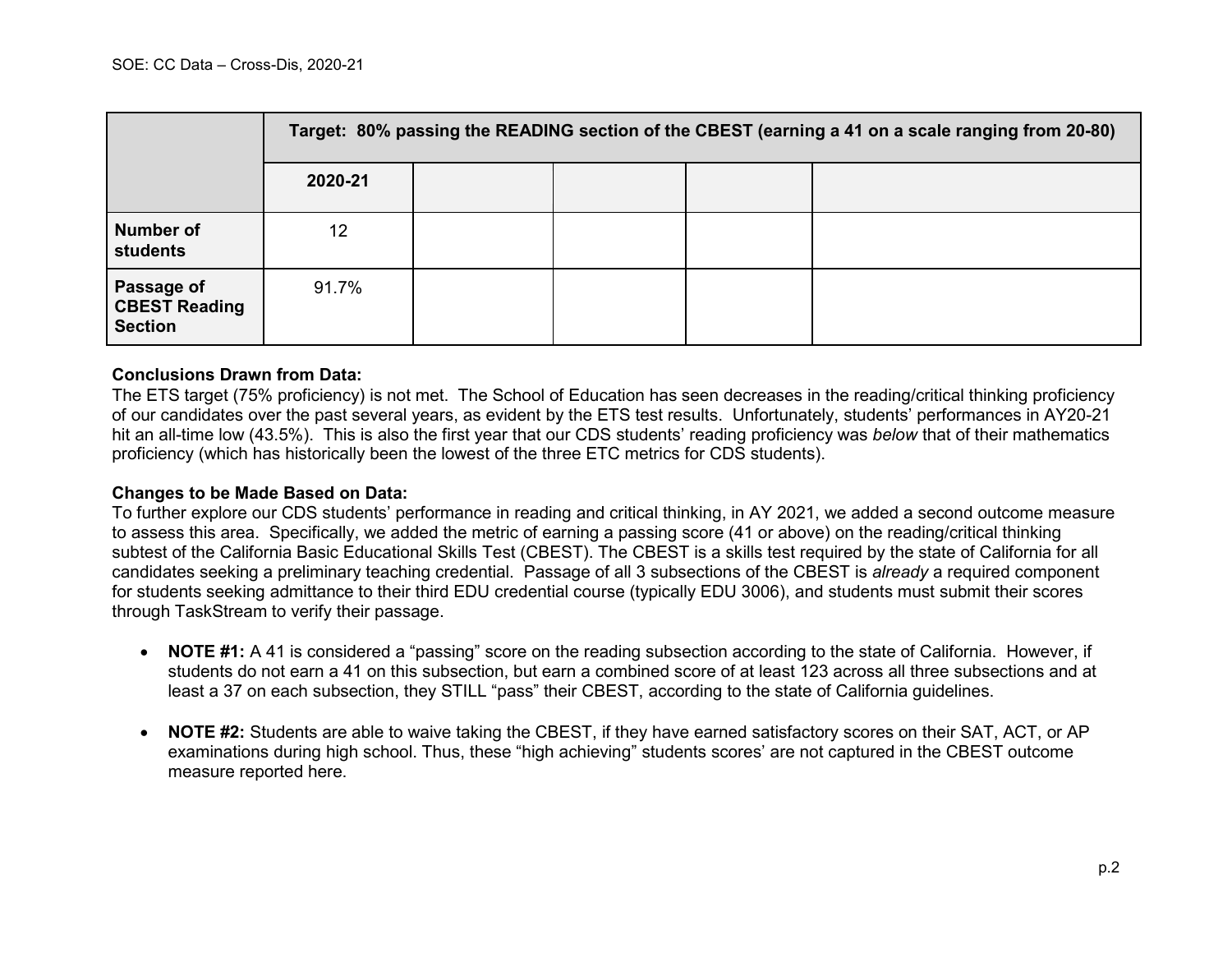• **NOTE #3:** If students do NOT pass their CBEST subtests, they may NOT elect to submit their scores via TaskStream until they do. Therefore, students may have taken the CBEST at an earlier date and did not submit their data to us.

According to the new metric (80% passing the CBEST reading subtest with a score of 41 or above), our CDS students have met the target outcome in AY 20-21.

It is of concern that the CDS students have performed poorly on the ETS reading/critical thinking section over the past several years. While the most recent scores may be due, in part, to the students taking the test online during the COVID pandemic, the fact that the scores have remained low year-after-year is concerning. Plans are now in place to explore next year's senior class' perceptions of the ETS examination following its administration in the fall and spring. The students' input may help us determine what additional writing supports we can implement in future years.

#### **Rubric Used**

No rubric. We use the ETS Proficiency Profile and CBEST test results.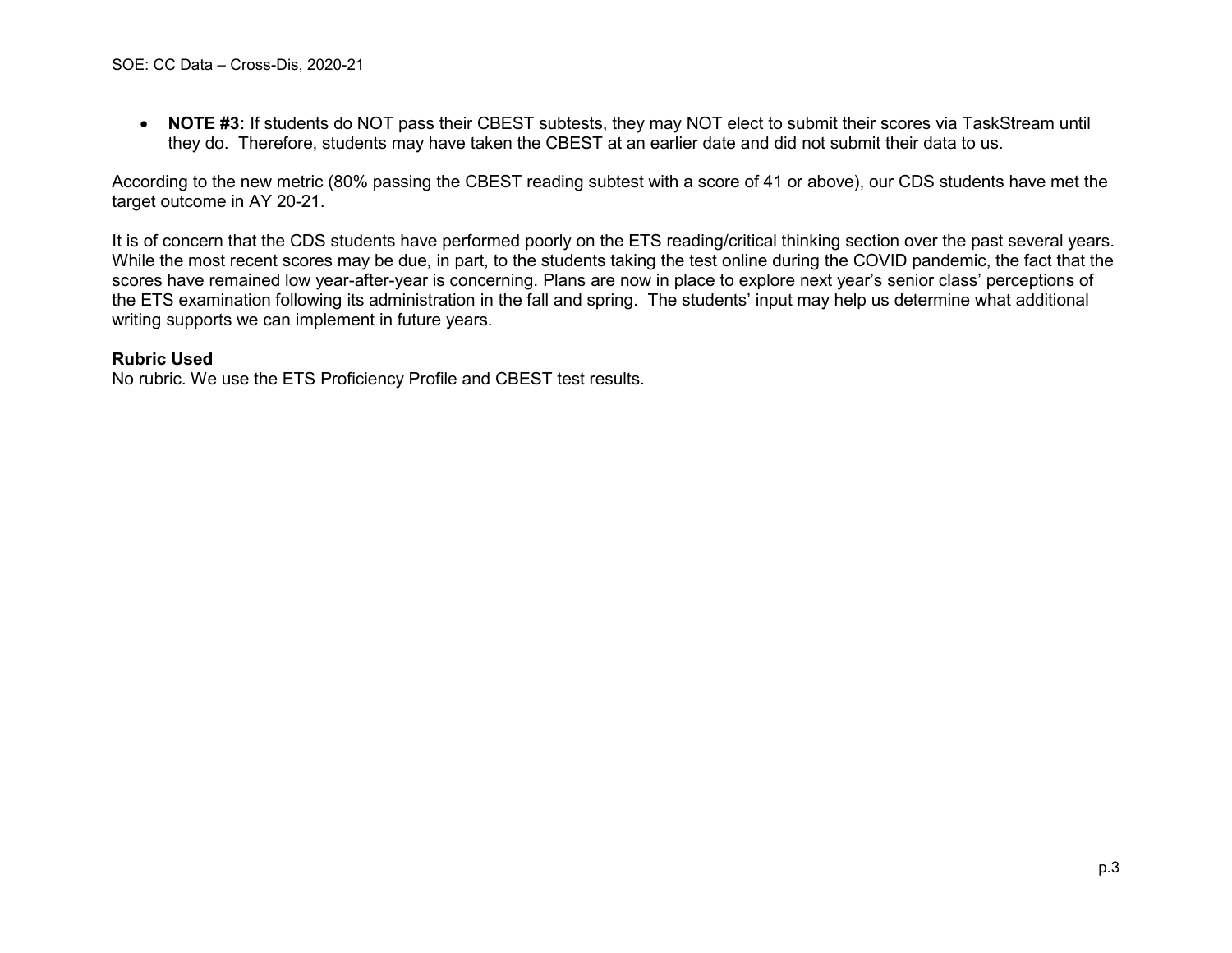#### **Core Competency: Written**

Students will be able to effectively express ideas and information to others through written communication.

#### **Outcome Measure:**

ETS Proficiency Profile Exam

#### **Criteria for Success (how do you judge if the students have met your standards):**

80% of the students will be marginal or proficient at Level 2 Writing. 80% of the students passing the WRITING section of the California Basic Educational Skills Test (i.e., earning a scaled score of 41 on a scale ranging from 20 to 80) beginning AY20-21.

#### **Aligned with DQP Learning Areas (circle one or more but not all five):**

- 1. Specialized Knowledge
- 2. Broad Integrative Knowledge
- 3. Intellectual Skills/Core Competencies
- 4. Applied and Collaborative Learning, and
- 5. Civic and Global Learning

#### **Longitudinal Data:**

|                                                                    | Percentage of Students Marginal or Proficient |               |         |         |         |         |         |         |
|--------------------------------------------------------------------|-----------------------------------------------|---------------|---------|---------|---------|---------|---------|---------|
|                                                                    | 2013-14                                       | 2014-15       | 2015-16 | 2016-17 | 2017-18 | 2018-19 | 2019-20 | 2020-21 |
| <b>Number of</b><br><b>students</b>                                | $\sim$ $\sim$                                 | $\sim$ $\sim$ | 14      | 19      | 26      | 19      | 27      | 23      |
| <b>ETS Proficiency</b><br><b>Profile Level 2</b><br><b>Writing</b> | 85.7%                                         | 100.0%        | 85.7%   | 100.0%  | 80.8%   | 78.9%   | 66.7%   | 52.2%   |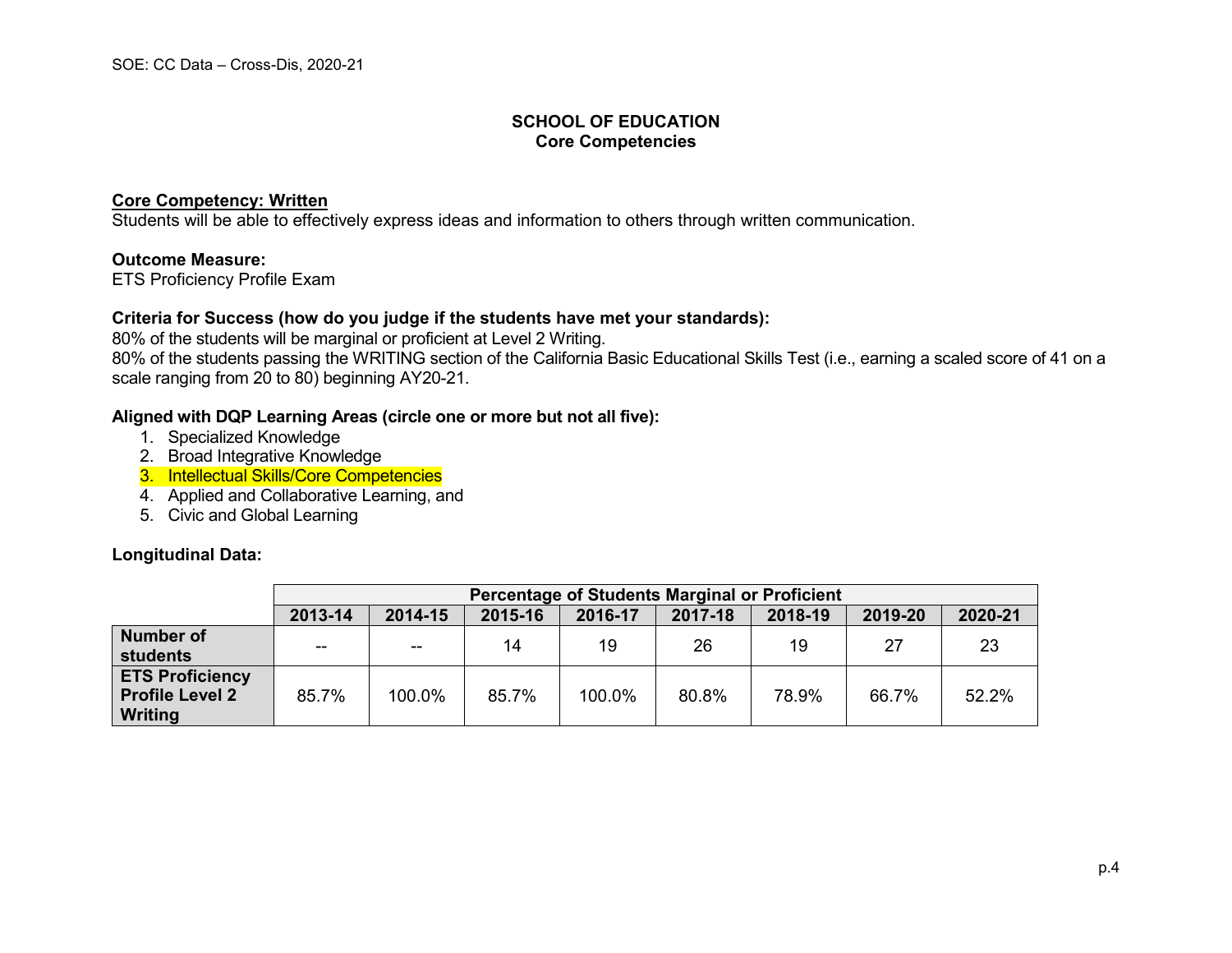|                                                      | Target: 80% passing the WRITING section of the CBEST (earning a 41 on a scale ranging from 20-80) |  |  |  |  |  |  |
|------------------------------------------------------|---------------------------------------------------------------------------------------------------|--|--|--|--|--|--|
|                                                      | 2020-21                                                                                           |  |  |  |  |  |  |
| <b>Number of</b><br><b>students</b>                  | 12                                                                                                |  |  |  |  |  |  |
| Passage of<br><b>CBEST Writing</b><br><b>Section</b> | 91.7%                                                                                             |  |  |  |  |  |  |

#### **Conclusions Drawn from Data:**

The ETS target (80% proficiency) is not met. The School of Education has seen decreases in the writing proficiency of our candidates over the past several years, as evident by the ETS test results. Unfortunately, this past year saw a continued decrease from that of last year.

#### **Changes to be Made Based on Data:**

To further explore our CDS students' performance in written communication, in AY 2021, we added a second outcome measure to assess this area. Specifically, we added the metric of earning a passing score (41 or above) on the writing subtest of the California Basic Educational Skills Test (CBEST). The CBEST is a skills test required by the state of California for all candidates seeking a preliminary teaching credential. Passage of all 3 subsections of the CBEST is *already* a required component for students seeking admittance to their third EDU credential course (typically EDU 3006), and students must submit their scores through TaskStream to verify their passage.

- **NOTE #1:** A 41 is considered a "passing" score on the writing subsection according to the state of California. However, if students do not earn a 41 on this subsection, but earn a combined score of at least 123 across all three subsections and at least a 37 on each subsection, they STILL "pass" their CBEST, according to the state of California guidelines.
- **NOTE #2:** Students are able to waive taking the CBEST, if they have earned satisfactory scores on their SAT, ACT, or AP examinations during high school. Thus, these "high achieving" students scores' are not captured in the CBEST outcome measure reported here.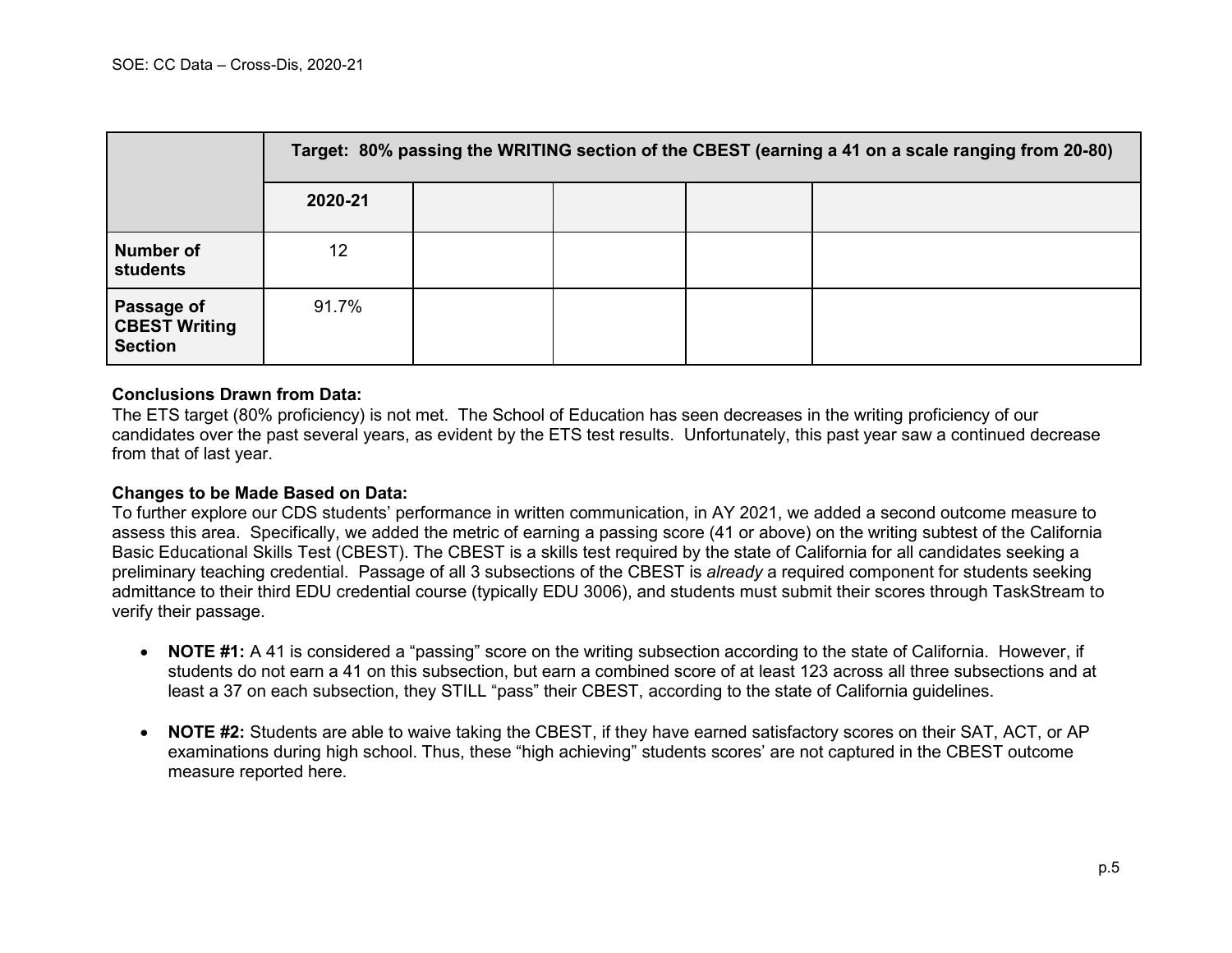• **NOTE #3:** If students do NOT pass their CBEST subtests, they may NOT elect to submit their scores via TaskStream until they do. Therefore, students may have taken the CBEST at an earlier date and did not submit their data to us.

According to the new metric (80% passing the CBEST writing subtest with a score of 41 or above), our CDS students have met the target outcome in AY 20-21. This may be in part due to our initial offering of an optional CBEST writing workshop in the spring of 2021. This workshop, modeled after our successful math support workshop, was designed to support students weak in their writing skills. The student feedback on this workshop was positive, and we plan to offer similar workshops in future academic years.

Since the CBEST writing workshop was offered ONLY for the first time this past spring, any participants in this workshop would NOT have taken the ETS exam yet. Therefore, we will review the ETS scores in the coming years, to see whether this metric is elevated (possibly as a result of students participating in the CBEST writing workshop). Furthermore, plans are now in place to explore next year's senior class' perceptions of the ETS examination following its administration in the fall and spring. The students' input may help us determine what additional writing supports we can implement in future years.

#### **Rubric Used**

No rubric. We use the ETS Proficiency Profile and CBEST test results.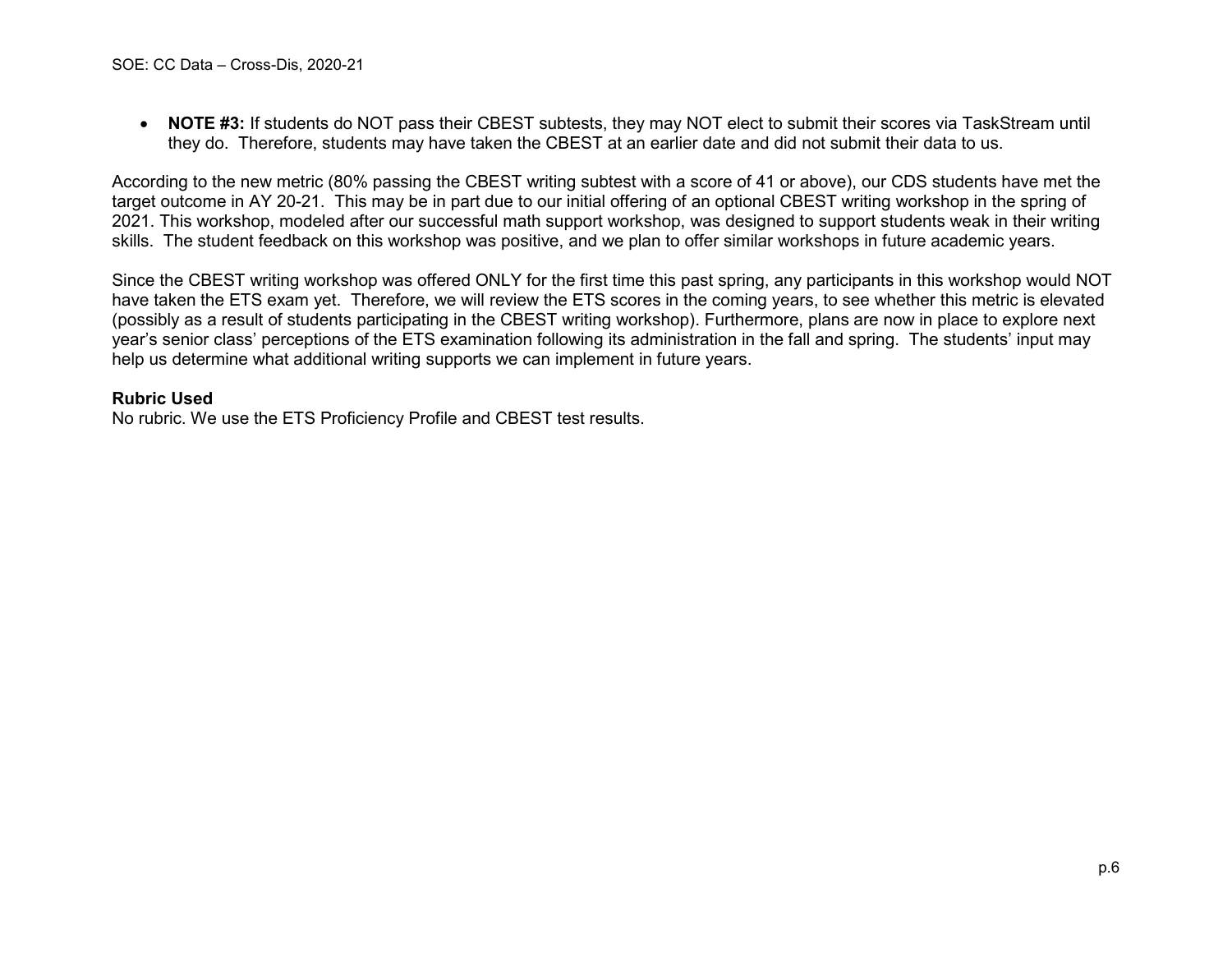#### **Core Competency: Quantitative Reasoning**

Students will be able to solve problems that are quantitative in nature.

**Outcome Measure:** ETS Proficiency Profile Exam

**Outcome Measure:** ETS Proficiency Profile Exam

#### **Criteria for Success (how do you judge if the students have met your standards):**

70% of the students will be marginal or proficient at Level 2 Math.

70% of the students passing the MATH section of the California Basic Educational Skills Test (i.e., earning a scaled score of 41 on a scale ranging from 20 to 80) beginning AY20-21.

#### **Aligned with DQP Learning Areas (circle one or more but not all five):**

- 1. Specialized Knowledge
- 2. Broad Integrative Knowledge
- 3. Intellectual Skills/Core Competencies
- 4. Applied and Collaborative Learning, and
- 5. Civic and Global Learning

#### **Longitudinal Data:**

|                                                       | <b>Percentage of Students Marginal or Proficient</b> |                                                                |       |       |       |       |       |         |
|-------------------------------------------------------|------------------------------------------------------|----------------------------------------------------------------|-------|-------|-------|-------|-------|---------|
|                                                       | 2013-14                                              | 2019-20<br>2014-15<br>2015-16<br>2017-18<br>2018-19<br>2016-17 |       |       |       |       |       | 2020-21 |
| <b>Number of students</b>                             | $\overline{\phantom{a}}$                             | $\overline{\phantom{a}}$                                       | 14    | 19    | 26    | 19    | 27    | 23      |
| <b>ETS Proficiency</b><br><b>Profile Level 2 Math</b> | 81.0%                                                | 75.0%                                                          | 57.1% | 78.9% | 80.8% | 57.9% | 63.0% | 52.2%   |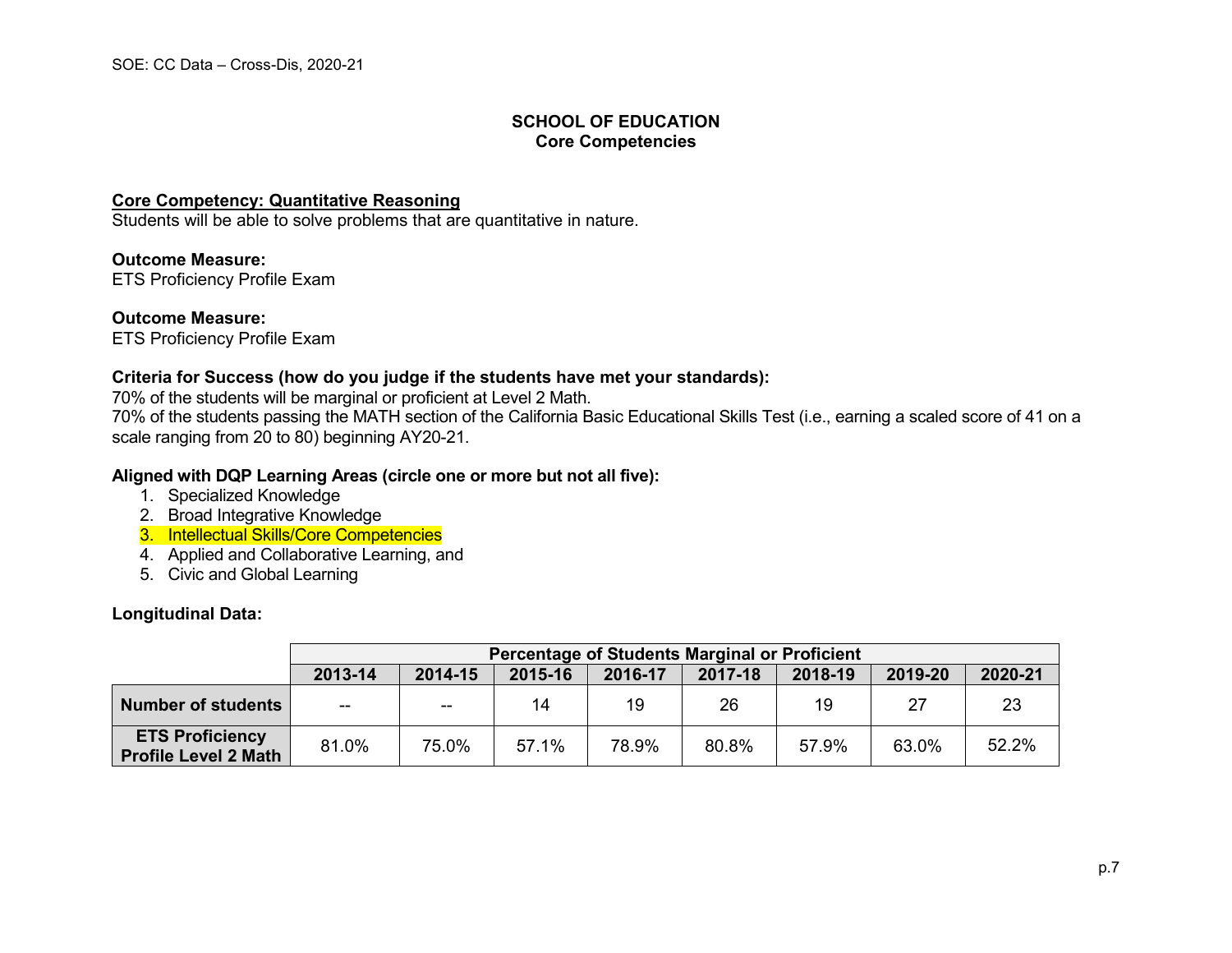|                                                   | Target: 80% passing the MATH section of the CBEST (earning a 41 on a scale ranging from 20-80) |  |  |  |  |  |  |
|---------------------------------------------------|------------------------------------------------------------------------------------------------|--|--|--|--|--|--|
|                                                   | 2020-21                                                                                        |  |  |  |  |  |  |
| Number of<br><b>students</b>                      | 12                                                                                             |  |  |  |  |  |  |
| Passage of<br><b>CBEST Math</b><br><b>Section</b> | 83.3%                                                                                          |  |  |  |  |  |  |

#### **Conclusions Drawn from Data:**

The ETS target (70% proficiency) is not met. Unfortunately, the Cross-Disciplinary Studies program (SOE) has seen low student performances on the ETS outcome measure for the past 3 years, with this year's outcome the lowest of all. In our CDS program, students are required to take three math content courses: MTH 1013, MTH 2013, and MTH 2023 – in addition to the General Education requirement of Problem-Solving (which students typically satisfy with MTH 3003). The MTH 2013/2023 series focuses on the math content associated with teaching elementary school students (predominantly K-5). While the ETS exam includes some of the basic skills associated with these "lower" grade levels, it also includes some additional content. It appears as if our students are still struggling with their quantitative reasoning skills according to this ETS metric.

#### **Changes to be Made Based on Data:**

To further explore our CDS students' performance in quantitative reasoning, in AY 2021, we added a second outcome measure to assess this area. Specifically, we added the metric of earning a passing score (41 or above) on the math subtest of the California Basic Educational Skills Test (CBEST). The CBEST is a skills test required by the state of California for all candidates seeking a preliminary teaching credential. Passage of all 3 subsections of the CBEST is *already* a required component for students seeking admittance to their third EDU credential course (typically EDU 3006), and students must submit their scores through TaskStream to verify their passage.

• **NOTE #1:** A 41 is considered a "passing" score on the mathematics subsection according to the state of California. However, if students do not earn a 41 on this subsection, but earn a combined score of at least 123 across all three subsections and at least a 37 on each subsection, they STILL "pass" their CBEST, according to the state of California guidelines.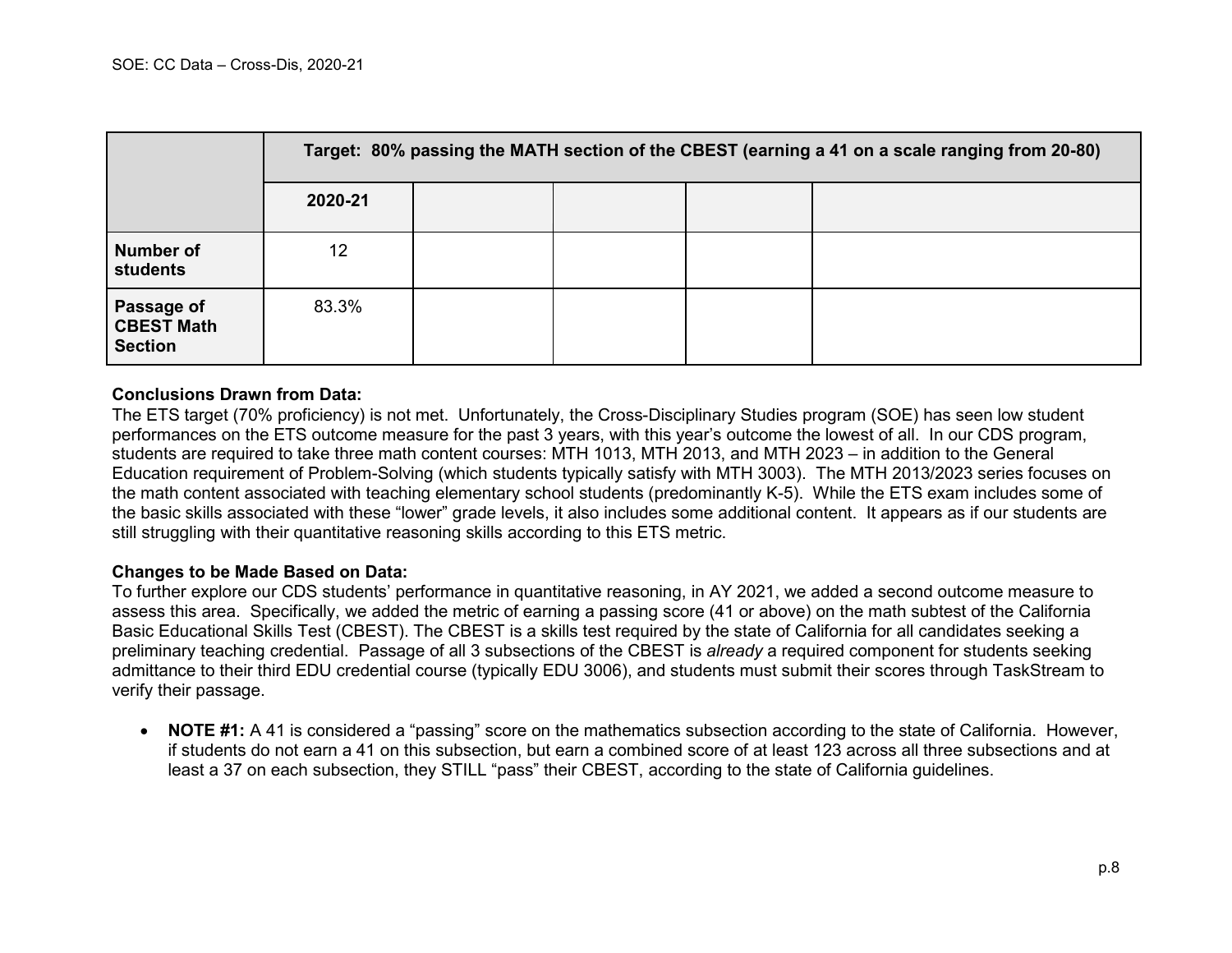- **NOTE #2:** Students are able to waive taking the CBEST, if they have earned satisfactory scores on their SAT, ACT, or AP examinations during high school. Thus, these "high achieving" students scores' are not captured in the CBEST outcome measure reported here.
- **NOTE #3:** If students do NOT pass their CBEST subtests, they may NOT elect to submit their scores via TaskStream until they do. Therefore, students may have taken the CBEST at an earlier date and did not submit their data to us.

According to the new metric (80% passing the CBEST mathematics subtest with a score of 41 or above), our CDS students have met the target outcome in AY 20-21. This may be in part due to our continued offering of optional CBEST math workshops (two offered every semester), designed to support students weak in mathematics content. The student feedback on these workshops has continued to be positive, and we plan to offer similar math workshops in future academic years.

Unfortunately, we have continued to see a drop in quantitative reasoning proficiency (as measured by the ETS test), despite these workshop offerings. Plans are now in place to explore next year's senior class' perceptions of the ETS examination following its administration in the fall and spring. The students' input may help us determine what additional writing supports we can implement in future years.

#### **Rubric Used**

No rubric. We use the ETS Proficiency Profile and CBEST test results.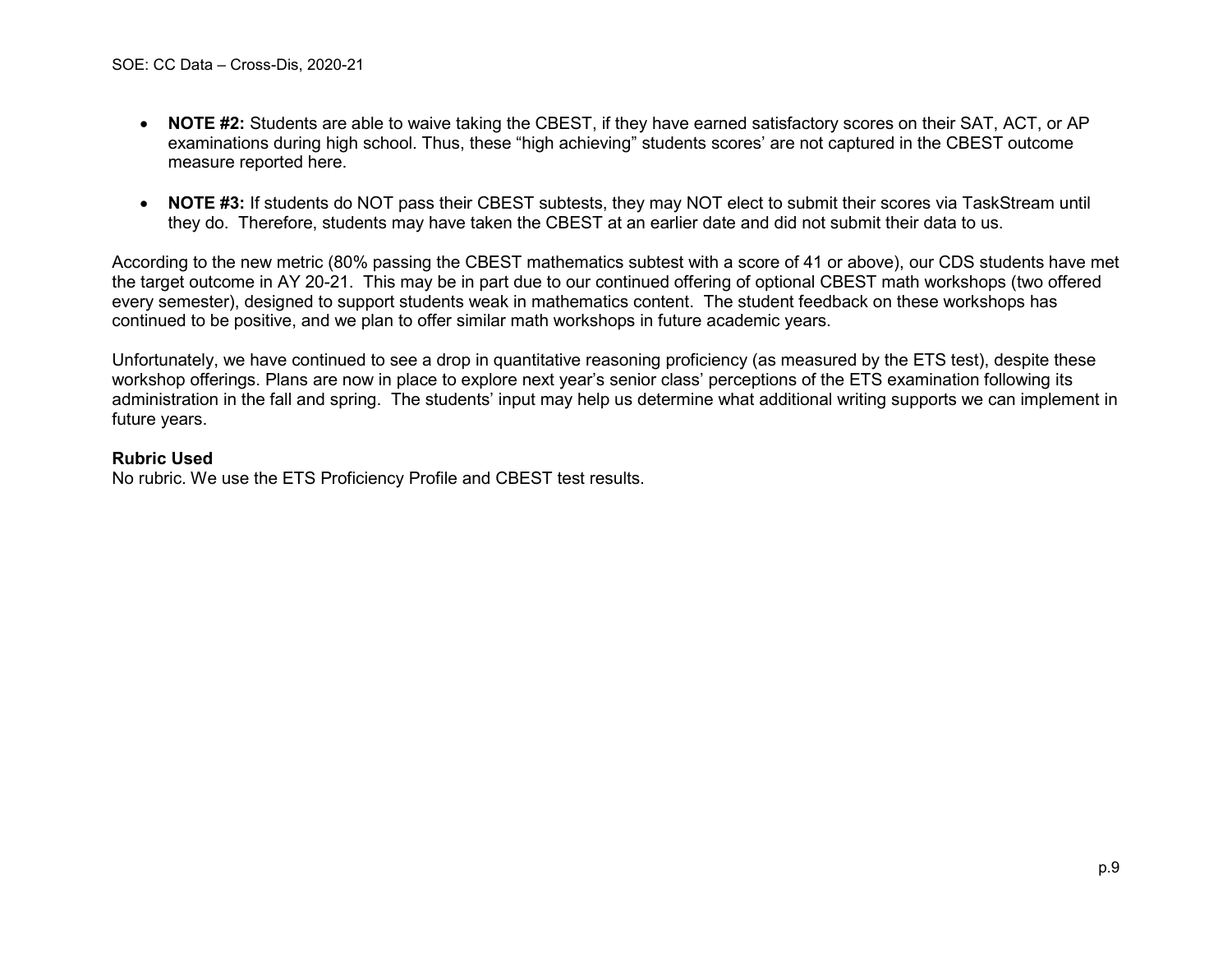#### **Core Competency: Oral Communication**

Students will demonstrate effective oral communication, one-on-one and with groups.

#### **Outcome Measure:**

- A. EDU 306 Signature Assessment, criterion 7 (each year through 2017-18).
- B. EDU 306/3006 Mirrors, Windows, Sliding Glass Doors Diversity, criterion 4 (each year, beginning 2018-19)

#### **Criteria for Success:**

- A. Average score for the group is 3.5 or higher (on a scale of 1-4 with 1 being low) on rubric criteria 7, "The oral presentation displays sound communication skills through proper usage of grammar, voice quality and presentation demeanor that is effective one-on-one and in groups".
- B. 80% or more of students earn a 3 (on a scale of 1-3, with 1 being low) on **rubric criterion 4**, "Oral presentation of the 6 resources/books with an explanation of the criteria used to select the source and how you would use/apply it in your classroom."

#### **Aligned with DQP Learning Areas (circle one or more but not all five):**

- 1. Specialized Knowledge
- 2. Broad Integrative Knowledge
- 3. Intellectual Skills/Core Competencies
- 4. Applied and Collaborative Learning, and
- 5. Civic and Global Learning

#### **Longitudinal Data (Criteria for Success A):**

|                                              | Target: Average Score for the Group is 3.5 or higher |         |         |         |  |  |  |
|----------------------------------------------|------------------------------------------------------|---------|---------|---------|--|--|--|
| Oral<br><b>Communication</b>                 | 2014-15                                              | 2015-16 | 2016-17 | 2017-18 |  |  |  |
| <b>Effective Oral</b><br><b>Presentation</b> | 3.94                                                 | 3.79    | 3.85    | 3.59    |  |  |  |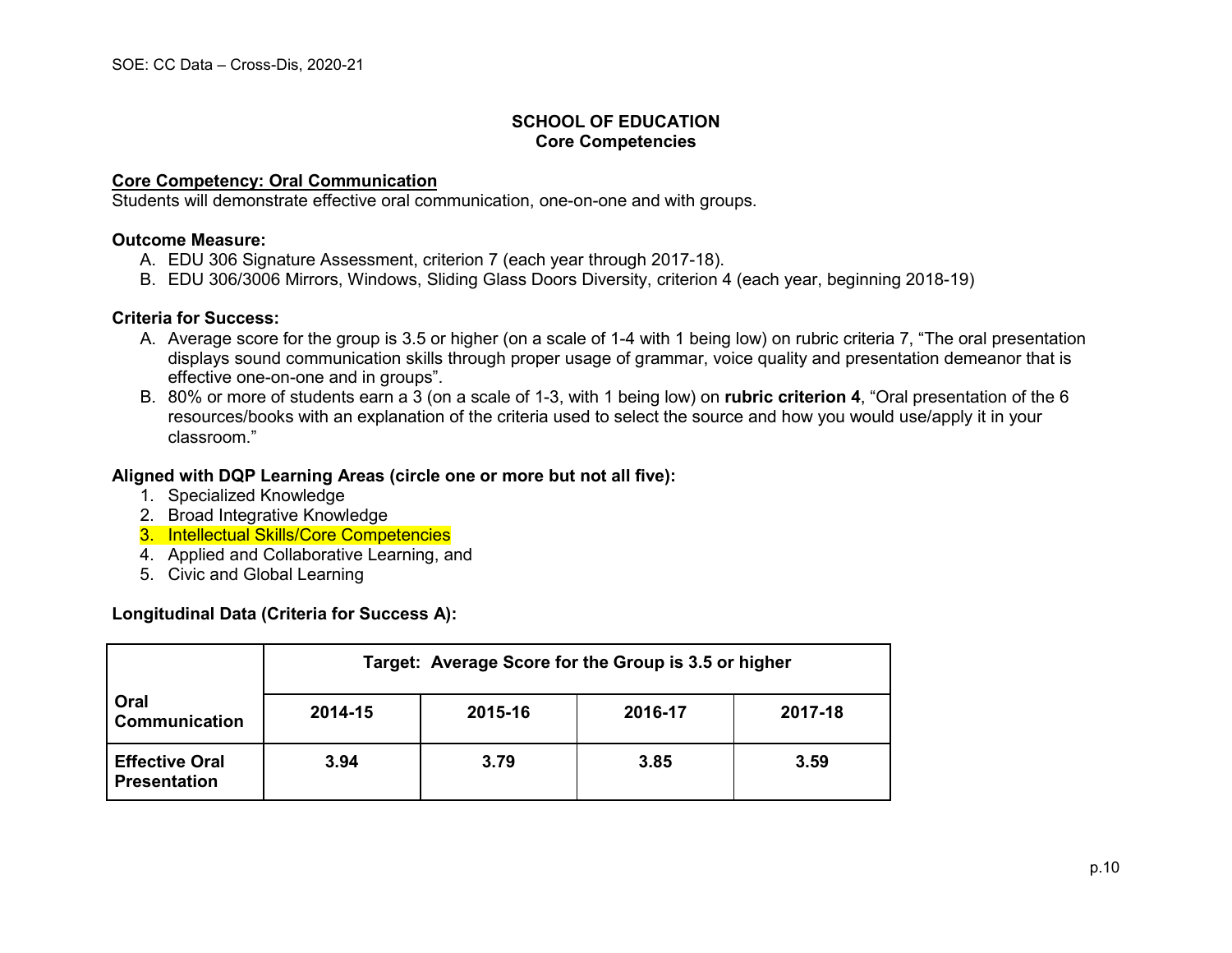**Longitudinal Data (Criteria for Success B):**

|                                              | Target: 80% or more earn a 3 (on 3-point rubric) |               |         |  |  |  |  |  |
|----------------------------------------------|--------------------------------------------------|---------------|---------|--|--|--|--|--|
| Oral<br><b>Communication</b>                 | 2018-19                                          | 2019-20       | 2020-21 |  |  |  |  |  |
| <b>Number of</b><br><b>students</b>          | --                                               |               | 43      |  |  |  |  |  |
| <b>Effective Oral</b><br><b>Presentation</b> | 100%                                             | 100%<br>97.7% |         |  |  |  |  |  |

#### **Conclusions Drawn from Data:**

Target is met. CDS students continue to perform at a high level in their oral communication skills. This is encouraging, as good oral communication is a key characteristic of effective teachers. The score affirms of the instructional efforts made in **EDU 3006** (Principles of Language Acquisition), as well as the two prior EDU courses: **EDU 3002** (Foundations of Education and Learning Theory) and **EDU 4004** (Foundations of Special Education), all three of which provide opportunities for students to orally present to their classmates and instructor and receive constructive feedback.

#### **Changes to be Made Based on Data:**

In AY18-19, EDU 3006 faculty designed a new assignment that required all students to present to their peers. This new assignment has allowed us to consistently measure the oral communication skills within the context of an educational assignment. While the adjunct professor (Dr. Suzanne Roy) who has taught this course for the past three years is not returning in the fall, we are confident that Dr. Cecelia Fernandez (our new adjunct instructor) will be able to implement and assess this assignment in a manner consistent with that which has been done in the past three academic years.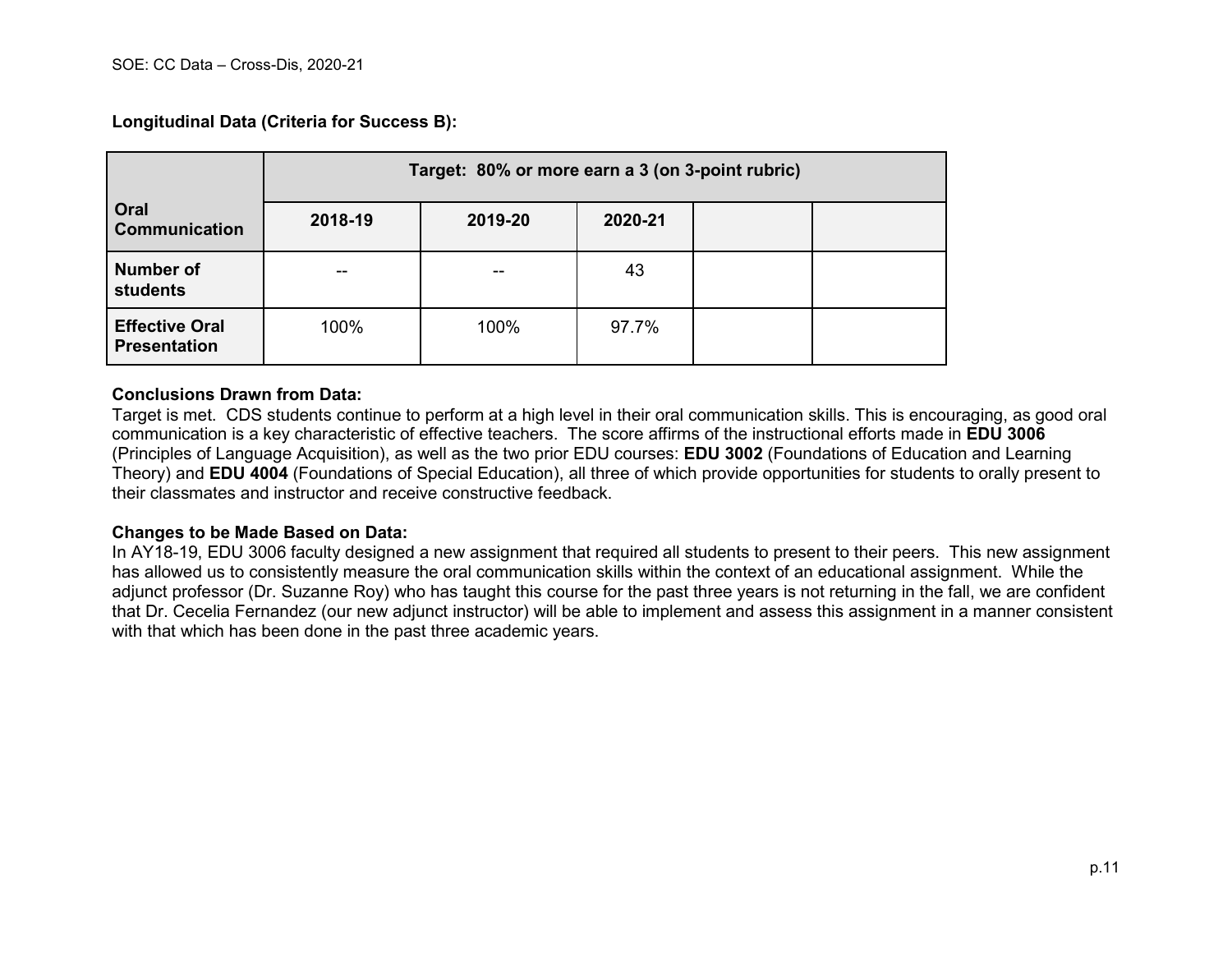## **Rubric used (Criteria for Success A):**

|                                                                                                                                                                                           | value: 1.00                                                                                 | value: 2.00                                                                                                          | value: 3.00                                                                                    | value: 4.00                                                                                                                  |
|-------------------------------------------------------------------------------------------------------------------------------------------------------------------------------------------|---------------------------------------------------------------------------------------------|----------------------------------------------------------------------------------------------------------------------|------------------------------------------------------------------------------------------------|------------------------------------------------------------------------------------------------------------------------------|
| Adaptation to instructional<br>strategy is effective for<br>meeting the specific learning<br>needs of the English learner<br>in content knowledge and<br>English language<br>development. | Inappropriate,<br>irrelevant,<br>inaccurate or<br>missing<br>adaptation                     | Minimal, limited,<br>cursory,<br>inconsistent,<br>ambiguous or<br>weakly connected<br>adaptation                     | Appropriate,<br>relevant, accurate<br>and connected<br>adaptation                              | Detailed,<br>appropriate,<br>relevant, accurate,<br>clear and<br>purposefully<br>connected adaptation                        |
| Two specific learning needs<br>of the English learner were<br>correctly identified through<br>careful analysis of the case<br>study                                                       | Inappropriate,<br>irrelevant,<br>inaccurate or<br>missing<br>identifiable<br>learning needs | Minimal, limited,<br>cursory,<br>inconsistent,<br>ambiguous or<br>weakly connected<br>identifiable learning<br>needs | Appropriate,<br>relevant, accurate<br>and connected<br>identifiable<br>learning needs          | Detailed,<br>appropriate,<br>relevant, accurate,<br>clear and<br>purposefully<br>connected<br>identifiable learning<br>needs |
| The adaptation would be<br>effective for the student in<br>making progress toward<br>English language<br>development specific to this<br>student's English proficiency                    | Inappropriate,<br>irrelevant,<br>inaccurate or<br>missing<br>adaptation                     | Minimal, limited,<br>cursory,<br>inconsistent,<br>ambiguous or<br>weakly connected<br>adaptation                     | Appropriate,<br>relevant, accurate,<br>connected, and<br>effective<br>adaptation               | Detailed,<br>appropriate,<br>relevant, accurate,<br>and clearly<br>connected, and<br>effective adaptation                    |
| The progress monitoring<br>assessment chosen provides<br>feedback to the student for<br>achieving the learning goal at<br>the student's English<br>proficiency level.                     | Inappropriate,<br>irrelevant,<br>inaccurate or<br>missing<br>progress<br>monitoring         | Minimal, limited,<br>cursory,<br>inconsistent,<br>ambiguous or<br>weakly connected<br>progress<br>monitoring         | Appropriate,<br>relevant, accurate<br>and connected<br>progress<br>monitoring with<br>feedback | Detailed,<br>appropriate,<br>relevant, accurate,<br>and clearly<br>connected progress<br>monitoring with<br>feedback         |
| Next steps in planning are<br>effective to facilitate specific<br>growth in the student's<br>English language<br>development                                                              | Inappropriate,<br>irrelevant,<br>inaccurate or<br>missing next                              | Minimal, limited,<br>cursory,<br>inconsistent,<br>ambiguous or<br>weakly connected                                   | Appropriate,<br>relevant, accurate<br>and connected<br>next steps for<br>planning              | Detailed,<br>appropriate,<br>relevant, accurate,<br>and clearly                                                              |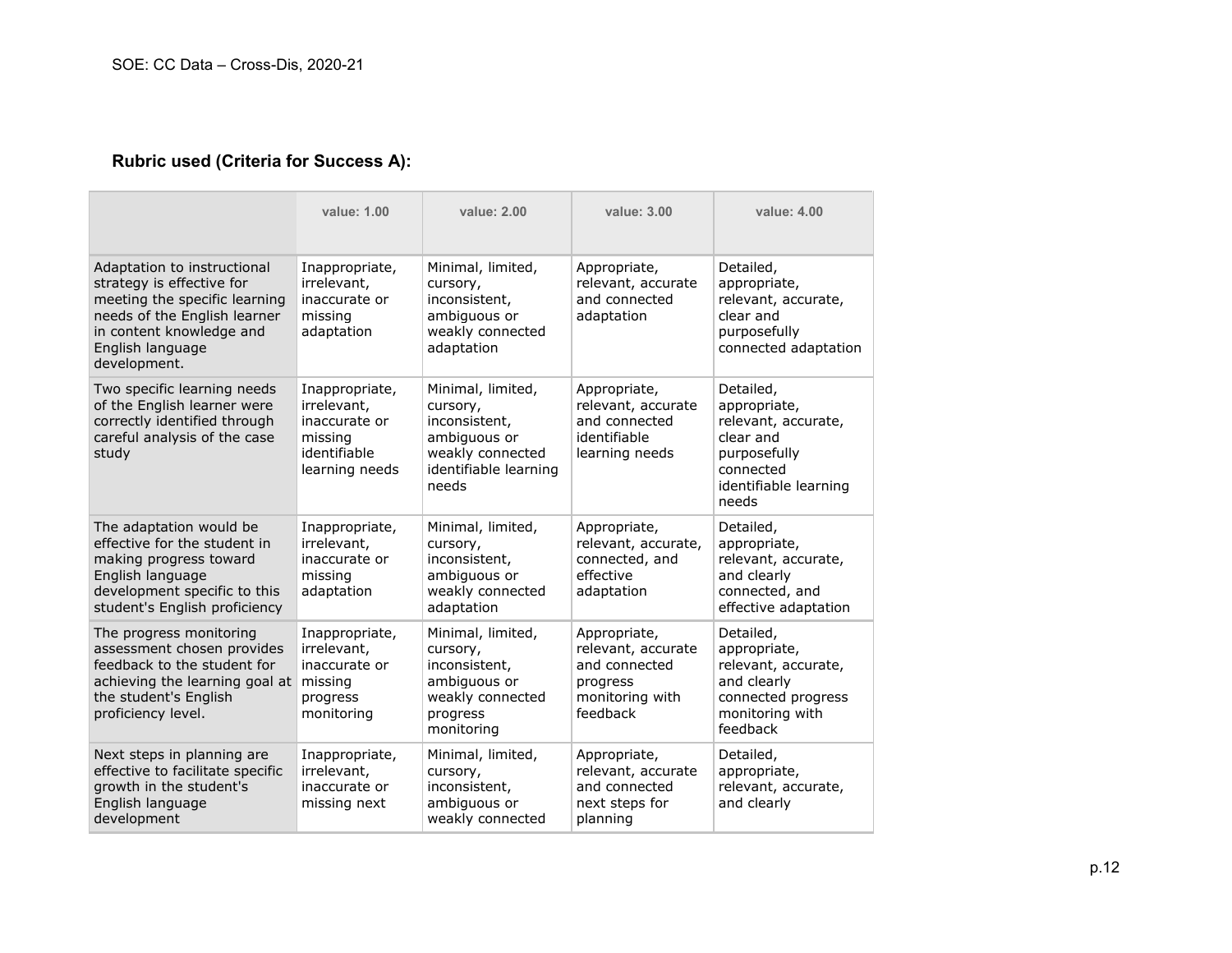|                                                                                                                                                                                                     | steps for<br>planning                                                         | next steps for<br>planning                                   |                                                                   | connected next steps<br>for planning                                                  |
|-----------------------------------------------------------------------------------------------------------------------------------------------------------------------------------------------------|-------------------------------------------------------------------------------|--------------------------------------------------------------|-------------------------------------------------------------------|---------------------------------------------------------------------------------------|
| The written product displays<br>effective communication<br>skills through sound<br>grammar, spelling, language<br>and word use.                                                                     | Inappropriate,<br>inaccurate or<br>unidentifiable<br>written<br>communication | Limited, cursory or<br>inconsistent written<br>communication | Appropriate,<br>relevant and<br>accurate written<br>communication | Detailed,<br>appropriate, and<br>clearly connected use<br>of written<br>communication |
| The oral presentation<br>displays sound<br>communication skills through<br>proper usage of grammar,<br>voice quality and<br>presentation demeanor that<br>is effective one-on-one and<br>in groups. | Inappropriate,<br>inaccurate or<br>unidentifiable<br>oral<br>communication    | Limited, cursory or<br>inconsistent oral<br>communication    | Appropriate,<br>relevant and<br>accurate oral<br>communication    | Detailed,<br>appropriate, and<br>clearly connected use<br>of oral<br>communication    |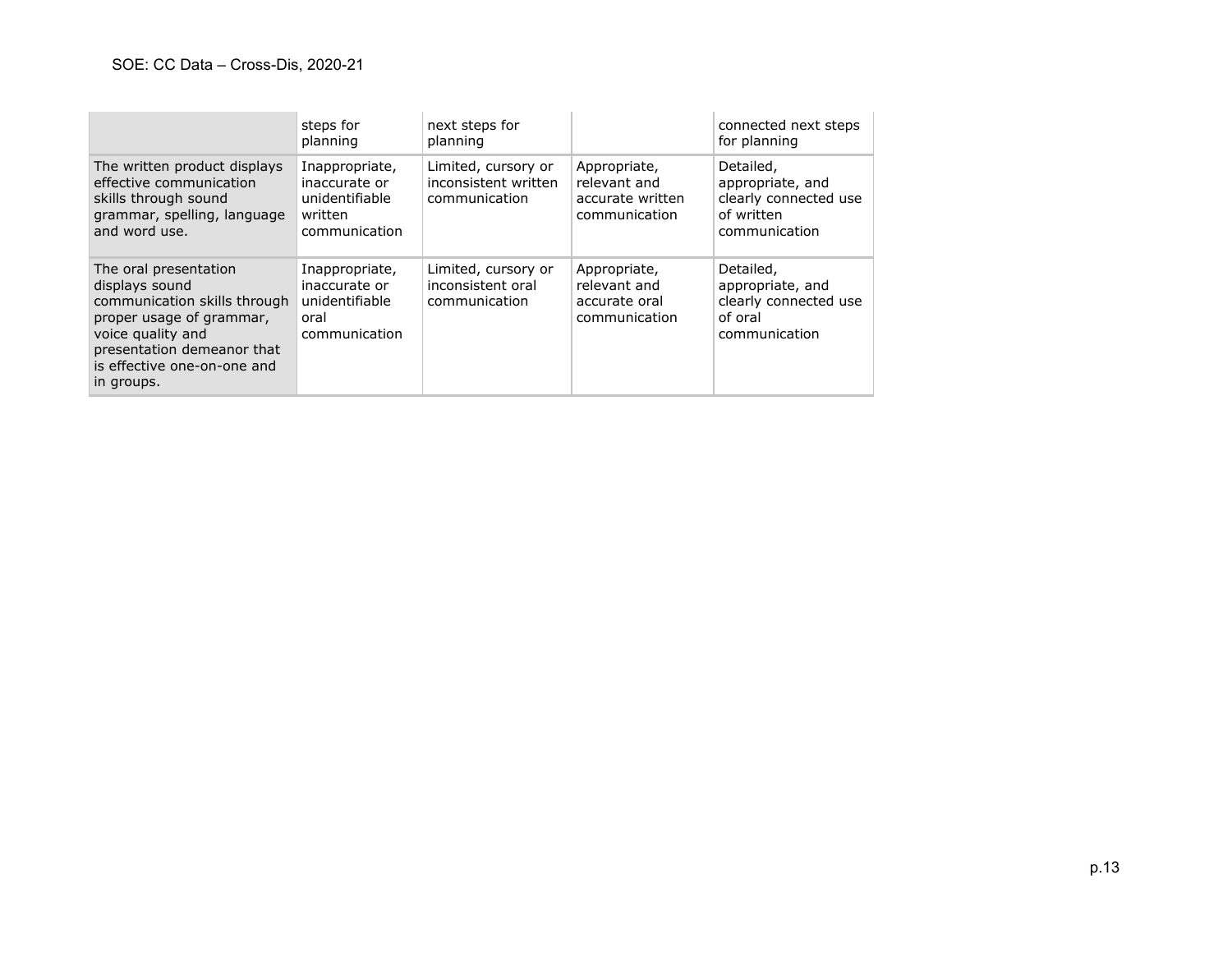# EDU306 - Mirrors, Windows, and Sliding Glass Doors Diversity Assignment<br>Scoring Rubric

|                                                                                                                                                                                                                                                                                                                                                                                                                                                                                                 | Score 1                                                                                                                                                                                                                                                                                                                                      | Score 2                                                                                                                                                                                                                                                                                                                                                | Score 3                                                                                                                                                                                                                                                                                                                                   |
|-------------------------------------------------------------------------------------------------------------------------------------------------------------------------------------------------------------------------------------------------------------------------------------------------------------------------------------------------------------------------------------------------------------------------------------------------------------------------------------------------|----------------------------------------------------------------------------------------------------------------------------------------------------------------------------------------------------------------------------------------------------------------------------------------------------------------------------------------------|--------------------------------------------------------------------------------------------------------------------------------------------------------------------------------------------------------------------------------------------------------------------------------------------------------------------------------------------------------|-------------------------------------------------------------------------------------------------------------------------------------------------------------------------------------------------------------------------------------------------------------------------------------------------------------------------------------------|
| 1 Explains the<br>Minimal, limited,<br>importance of schools<br>cursory, inconsistent,<br>ambiguous, or weakly<br>and teachers supporting<br>diverse and cross-<br>connected identifiable<br>cultural communities, as<br>reasons to support<br>well as specifies ways<br>diverse and cross-<br>for schools and<br>cultural communities.<br>teachers to demonstrate<br>Does not include<br>a commitment do so.<br>specific ways for<br>schools and teachers to<br>demonstrate this<br>commitment |                                                                                                                                                                                                                                                                                                                                              | Appropriate, relevant,<br>accurate, clear, and<br>purposefully connected<br>identifiable reasons to<br>support diverse and<br>cross-cultural<br>communities.<br>Limited/minimal<br>inclusion of specific<br>ways for schools and<br>teachers to demonstrate<br>this commitment.                                                                        | Detailed, appropriate,<br>relevant, accurate,<br>clear, and purposefully<br>connected identifiable<br>reasons to support<br>diverse and cross-<br>cultural communities<br>Includes specific ways<br>for schools and<br>teachers to demonstrate<br>this commitment.                                                                        |
| 2 Specifies the<br>important role that<br>multicultural / cross-<br>cultural books and<br>instructional materials<br>play in supporting<br>diverse and cross-<br>cultural communities<br>Refers to the concept of<br>"mirrors, windows, and<br>sliding class doors"                                                                                                                                                                                                                             | Minimal, limited,<br>cursory, inconsistent,<br>ambiguous, or weak<br>explanation for the<br>important role that<br>multicultural and cross-<br>cultural books and<br>instructional materials<br>play in supporting<br>diverse communities.<br>Minimal / no reference<br>to the concept of<br>"mirrors, windows, and<br>sliding glass doors " | Appropriate, relevant,<br>accurate, clear, and<br>purposefully connected<br>explanation for the<br>important role that<br>multicultural and cross-<br>cultural books and<br>instructional materials<br>play in supporting<br>diverse communities.<br>Limited/minimal<br>reference to the concept<br>of "mirrors, windows,<br>and sliding glass doors." | Detailed, appropriate,<br>relevant, accurate,<br>clear, and purposefully<br>connected explanation<br>for the important role<br>that multicultural and<br>cross-cultural books and<br>instructional materials<br>play in supporting<br>diverse communities.<br>Refers to the concept of<br>"mirrors, windows, and<br>sliding glass doors." |
| 3. Identify 6 resources/<br>books (title, author,<br>publisher, date) with an<br>explanation of the<br>criteria used to select<br>the source and<br>application in your<br>classroom.                                                                                                                                                                                                                                                                                                           | Inappropriate, irrelevant,<br>inaccurate or missing<br>logical explanation for<br>the selection of fewer<br>than 4 multicultural and<br>cross-cultural books.<br>Minimal/no explanation<br>of the criteria used to<br>select the source and<br>application in the<br>classroom.                                                              | Appropriate, relevant,<br>accurate, clear, and<br>purposefully connected<br>explanation for the<br>selection of fewer than 6<br>multicultural and cross-<br>cultural books<br>Limited/minimal<br>explanation of the<br>criteria used to select<br>the source and<br>application in the<br>classroom.                                                   | Detailed, appropriate,<br>relevant, accurate,<br>clear, and purposefully<br>connected explanation<br>for the selection of the 6<br>multicultural and cross-<br>cultural books.<br>Includes a<br>comprehensive<br>explanation of the<br>criteria used to select<br>the source and<br>application in the<br>classroom.                      |
|                                                                                                                                                                                                                                                                                                                                                                                                                                                                                                 |                                                                                                                                                                                                                                                                                                                                              |                                                                                                                                                                                                                                                                                                                                                        |                                                                                                                                                                                                                                                                                                                                           |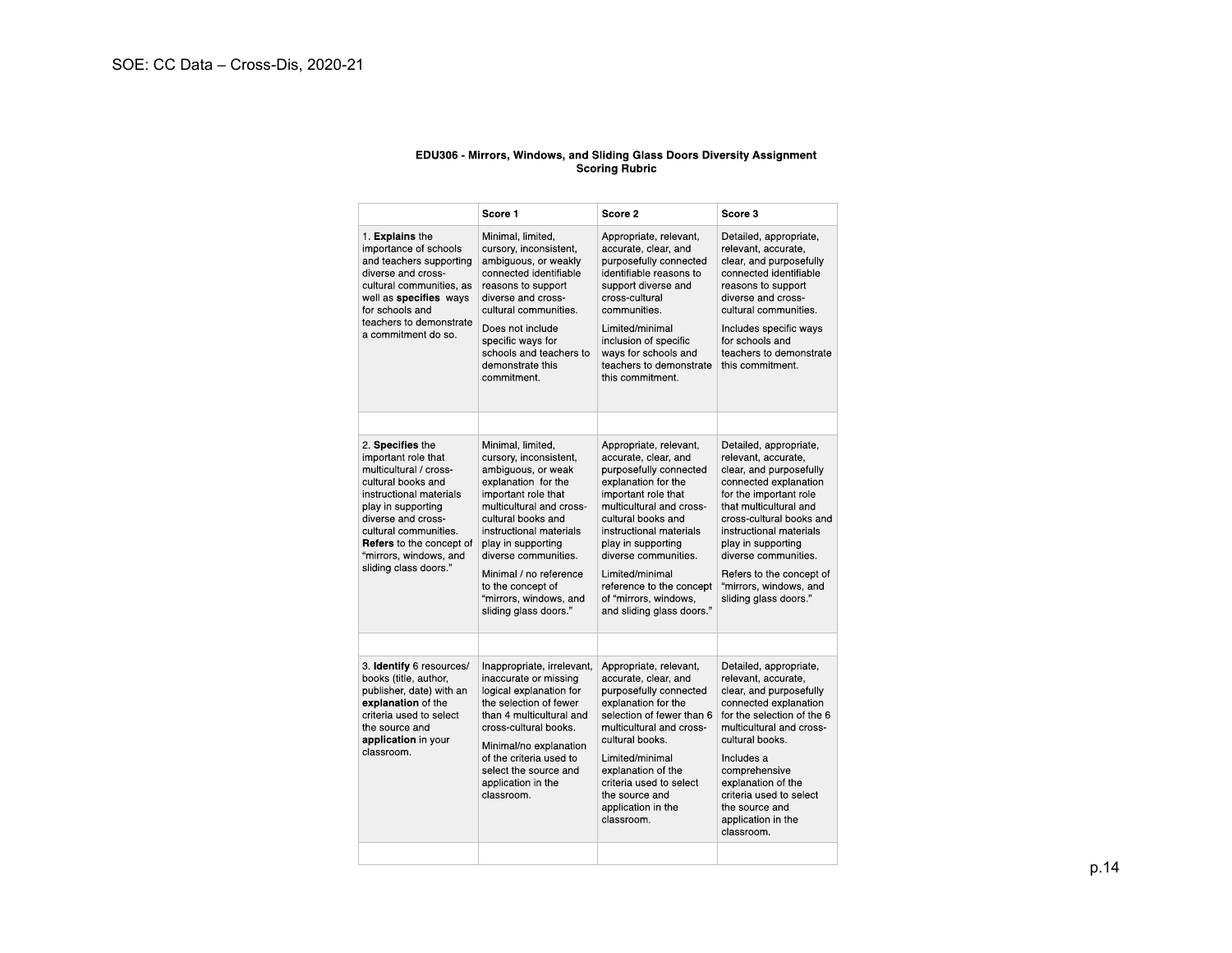| 4 Oral presentation of<br>the 6 resources/books<br>with an explanation of<br>the criteria used to<br>select the source and<br>how you would use/<br>apply it in your<br>classroom.                                       | Inappropriate, irrelevant,<br>inaccurate or missing<br>logical explanation for<br>the selection of fewer<br>than 4 multicultural and<br>cross-cultural books<br>Minimal/no explanation<br>of the criteria used to<br>select the source and<br>application in the<br>classroom.<br>Presentation was<br>unprepared and<br>unprofessionalism. | Appropriate, relevant,<br>accurate, clear, and<br>purposefully connected<br>explanation for the<br>selection of fewer than 6<br>multicultural and cross-<br>cultural books.<br>Limited/minimal<br>explanation of the<br>criteria used to select<br>the source and<br>application in the<br>classroom.<br><b>Presentation lacked</b><br>preparation and | Detailed, appropriate,<br>relevant, accurate,<br>clear, and purposefully<br>connected explanation<br>for the selection of the 6<br>multicultural and cross-<br>cultural books.<br>Includes a<br>comprehensive<br>explanation of the<br>criteria used to select<br>the source and<br>application in the<br>classroom.<br>Professional, well- |
|--------------------------------------------------------------------------------------------------------------------------------------------------------------------------------------------------------------------------|--------------------------------------------------------------------------------------------------------------------------------------------------------------------------------------------------------------------------------------------------------------------------------------------------------------------------------------------|--------------------------------------------------------------------------------------------------------------------------------------------------------------------------------------------------------------------------------------------------------------------------------------------------------------------------------------------------------|---------------------------------------------------------------------------------------------------------------------------------------------------------------------------------------------------------------------------------------------------------------------------------------------------------------------------------------------|
|                                                                                                                                                                                                                          |                                                                                                                                                                                                                                                                                                                                            | professionalism.                                                                                                                                                                                                                                                                                                                                       | prepared presentation.                                                                                                                                                                                                                                                                                                                      |
|                                                                                                                                                                                                                          |                                                                                                                                                                                                                                                                                                                                            |                                                                                                                                                                                                                                                                                                                                                        |                                                                                                                                                                                                                                                                                                                                             |
| 5 Discussion Board<br><b>Posting/Small Group</b><br>Discussion of the 6<br>resources/books with an<br>explanation of the<br>criteria used to select<br>the source and how you<br>would use/apply it in<br>your classroom | Inappropriate, irrelevant,<br>inaccurate or missing<br>logical explanation for<br>the selection of fewer<br>than 4 multicultural and<br>cross-cultural books.<br>Minimal/no explanation<br>of the criteria used to<br>select the source and<br>application in the<br>classroom.                                                            | Appropriate, relevant,<br>accurate, clear, and<br>purposefully connected<br>explanation for the<br>selection of fewer than 6<br>multicultural and cross-<br>cultural books.<br>Limited/minimal<br>explanation of the<br>criteria used to select<br>the source and<br>application in the<br>classroom.                                                  | Detailed, appropriate,<br>relevant, accurate,<br>clear, and purposefully<br>connected explanation<br>for the selection of the 6<br>multicultural and cross-<br>cultural books.<br>Includes a<br>comprehensive<br>explanation of the<br>criteria used to select<br>the source and<br>application in the<br>classroom.                        |
|                                                                                                                                                                                                                          |                                                                                                                                                                                                                                                                                                                                            |                                                                                                                                                                                                                                                                                                                                                        |                                                                                                                                                                                                                                                                                                                                             |
| <b>Total</b><br>/15                                                                                                                                                                                                      |                                                                                                                                                                                                                                                                                                                                            |                                                                                                                                                                                                                                                                                                                                                        |                                                                                                                                                                                                                                                                                                                                             |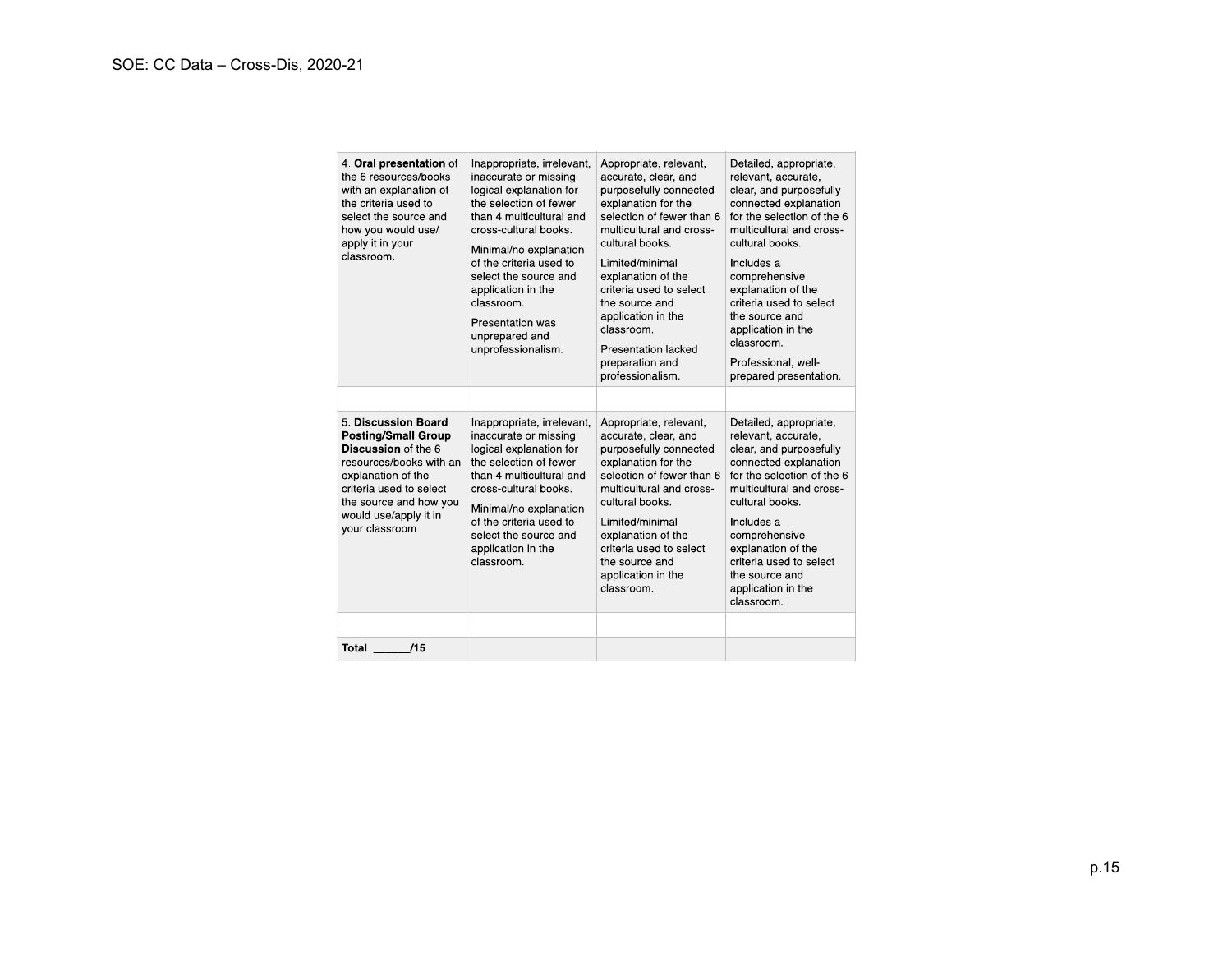#### **Core Competency: Information Literacy**

Students will utilize specific content information from a variety of sources for instructional planning.

#### **Outcome Measure:**

- A. Teaching Performance Assessment Task 2 (each year, through AY2017-18)
- B. UDL Lesson Plan (from AY 2018-19 onward)

#### **Criteria for Success (if applicable):**

- A. Average score for the group is 3.0 or higher (on a scale of 1-4 with 1 being low) on TPA task 2, criterion three on "Planning for Instruction".
- B. 85% of students earn 85/100 total points or higher in AY18-19 and 19-20, and 85% earn 68/80 total points or higher in AY20- 21 on the UDL Lesson Plan [EDU 3024 final assessment].

#### **Aligned with DQP Learning Areas (circle one or more):**

- 1. Specialized Knowledge
- 2. Broad Integrative Knowledge
- 3. Intellectual Skills/Core Competencies
- 4. Applied and Collaborative Learning, and
- 5. Civic and Global Learning

#### **Longitudinal Data (Criteria for Success A):**

| <b>Information</b><br>Literacy:                               | Target: Average Score for the Group is<br>3.0 or higher |         |         |         |  |
|---------------------------------------------------------------|---------------------------------------------------------|---------|---------|---------|--|
|                                                               | 2014-15                                                 | 2015-16 | 2016-17 | 2017-18 |  |
| <b>Teaching</b><br>Performance<br><b>Assessment</b><br>Task 2 | 2.93                                                    | 3.07    | 2.96    | 3.04    |  |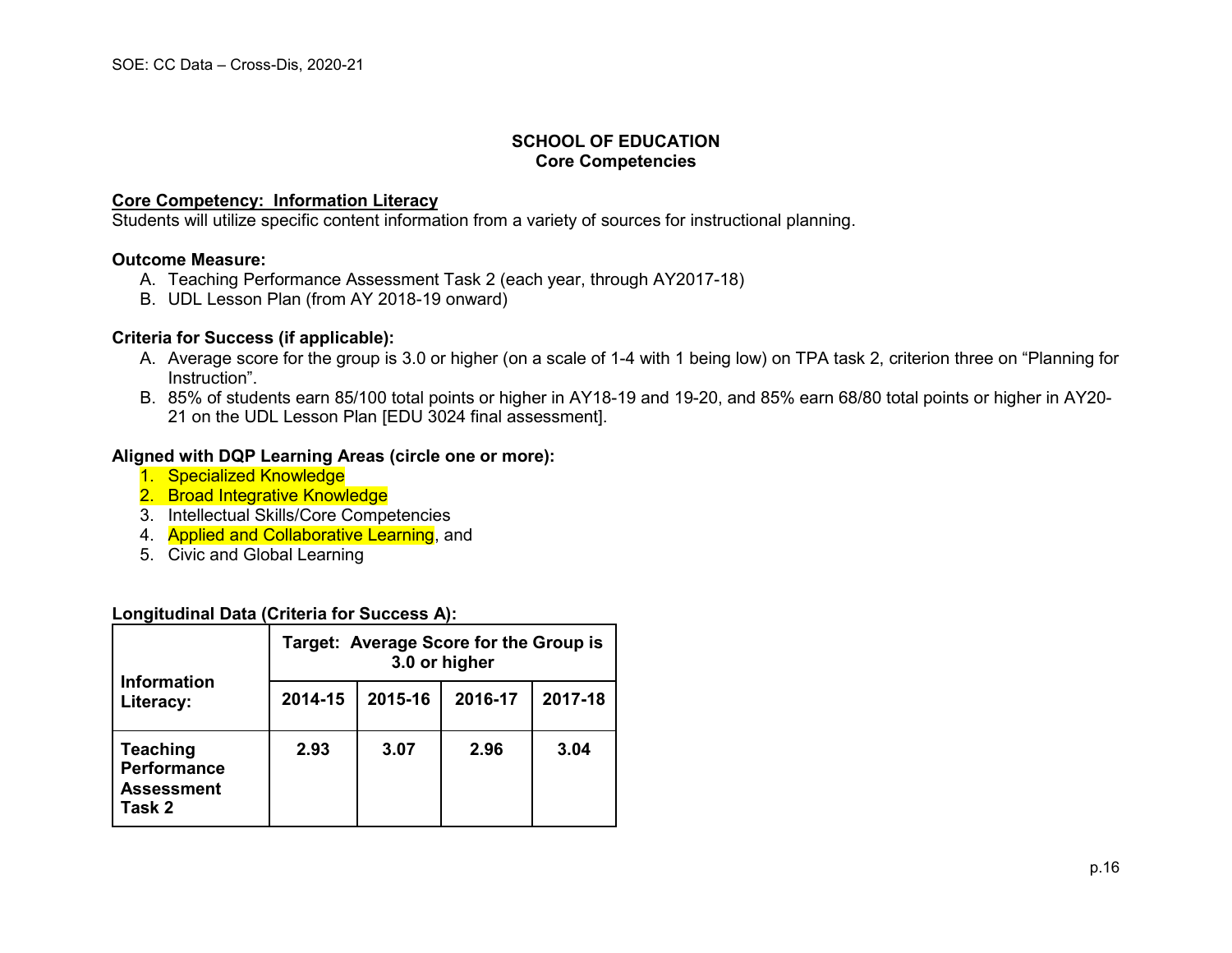**Longitudinal Data (Criteria for Success B):**

|                                 | Target: 85% of students earn 85/100 or higher (AY2018-19, 2019-20)<br>Target: 85% of students earn 68/80 or higher (AY 2020-21) |         |          |  |  |  |
|---------------------------------|---------------------------------------------------------------------------------------------------------------------------------|---------|----------|--|--|--|
| <b>Information</b><br>Literacy: | 2018-19                                                                                                                         | 2019-20 | 2020-21  |  |  |  |
| <b>Number of</b><br>students    |                                                                                                                                 |         | 33       |  |  |  |
| <b>UDL Lesson Plan</b>          | 86.4%                                                                                                                           | 83.9%   | $90.9\%$ |  |  |  |

#### **Conclusions Drawn from Data:**

Target is met, despite setting a high criterion for success. The current outcome measure and criteria for success seem appropriate, and students seem to be doing well on this Learning Outcome.

NOTE: The "oral presentation" element was removed from the UDL (**U**niversal **D**esign for **L**earning) Lesson Plan rubric in AY 2020- 21. This is not because the oral presentation of a lesson segment was removed from the UDL Lesson Plan. Rather, in AY 2020-21, the UDL Lesson Plan assignment was elevated to serve as the culminating assessment for EDU 3024. As a result of this shift, additional scaffolding for the assessment was put in place during AY 2020-21. This scaffolding was spread across three weeks and included opportunities for students to share their initial ideas for their lesson and submit an interim progress report, both having opportunities for feedback. The Lesson Plan Presentation component was shifted from a synchronous presentation to an asynchronous Discussion Board video submission, providing peers with an opportunity to provide each other with constructive feedback on their presentations. The 20 points originally awarded by the instructor for the presentation were, instead, distributed across the Discussion Board Presentation assignment and the previous \*initial\* assignments for this assessment. The final UDL Lesson Plan, which included the plan itself and a reflection of the presentation and writing process (worth total of 80 points), was due during final exam week.

#### **Changes to be Made Based on Data:**

There are no plans to change the assessment, outcome measure, or target. We will collect data on this competency using the same outcome measure next year, which will provide us with additional data to determine whether changes should be made in the future.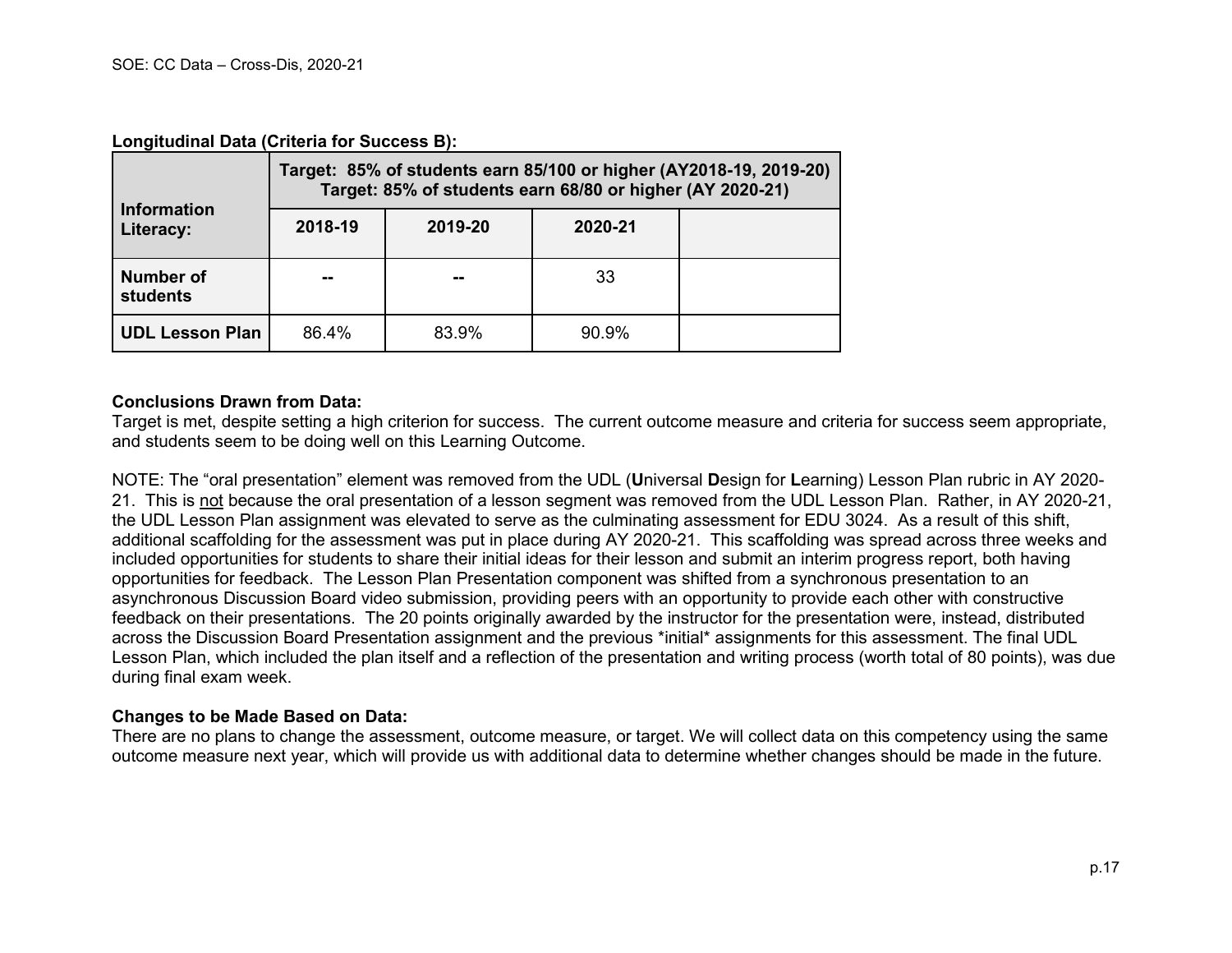## **Rubric Used (Criteria for Success A)**

1 - Far Below Standard

## TPA Task 2 - Designing Instruction

#### created 5 taskstream

#### Export to Word 3 - Meets Standard 4 - Exceeds Standard Score/Level

| <b>Establishing Goals</b><br>and Standards.              | Inappropriate, irrelevant, inaccurate, or<br>missing. | Minimal, limited, cursory, inconsistent,<br>and/or ambiguous. | Appropriate, relevant, or accurate. | Appropriate, relevant, accurate, and<br>clear or detailed. |  |
|----------------------------------------------------------|-------------------------------------------------------|---------------------------------------------------------------|-------------------------------------|------------------------------------------------------------|--|
| Learning about<br>Students.                              | Inappropriate, irrelevant, inaccurate, or<br>missing. | Minimal, limited, cursory, inconsistent,<br>and/or ambiguous. | Appropriate, relevant, or accurate. | Appropriate, relevant, accurate, and<br>clear or detailed. |  |
| Planning for<br>Instruction.                             | Inappropriate, irrelevant, inaccurate, or<br>missing. | Minimal, limited, cursory, inconsistent,<br>and/or ambiguous. | Appropriate, relevant, or accurate. | Appropriate, relevant, accurate, and<br>clear or detailed. |  |
| Making Adaptations.                                      | Inappropriate, irrelevant, inaccurate, or<br>missing. | Minimal, limited, cursory, inconsistent,<br>and/or ambiguous. | Appropriate, relevant, or accurate. | Appropriate, relevant, accurate, and<br>clear or detailed. |  |
| <b>Using Subject-</b><br>Specific Pedagogical<br>Skills. | Inappropriate, irrelevant, inaccurate, or<br>missing. | Minimal, limited, cursory, inconsistent,<br>and/or ambiguous. | Appropriate, relevant, or accurate. | Appropriate, relevant, accurate, and<br>clear or detailed. |  |
| Reflecting.                                              | Inappropriate, irrelevant, inaccurate, or<br>missing. | Minimal, limited, cursory, inconsistent,<br>and/or ambiguous. | Appropriate, relevant, or accurate. | Appropriate, relevant, accurate, and<br>clear or detailed. |  |
| Comments:                                                |                                                       |                                                               |                                     |                                                            |  |

2 - Below Standard

## **Rubric Used (Criteria for Success B)**

|                                                                  | Level 1<br><b>Developing</b>                             | Level 2<br><b>Emerging</b>                                                                                                      | Level 3<br>Competency                                                                                                                             | Level 4<br><b>Mastery</b>                                                                                                                   | <b>TOTAL</b> |
|------------------------------------------------------------------|----------------------------------------------------------|---------------------------------------------------------------------------------------------------------------------------------|---------------------------------------------------------------------------------------------------------------------------------------------------|---------------------------------------------------------------------------------------------------------------------------------------------|--------------|
| <b>Identification of</b><br>the CaCCSS<br>standard for<br>lesson | Standard is<br>NOT identified<br>(0 points)              | Standard that is<br>identified is not<br>appropriately aligned<br>with the lesson that is<br>planned.<br>(2 points)             | Standard that is<br>identified is appropriate<br>for the lesson planned.<br>Standard that is<br>identified is not from<br>CaCCSS.<br>$(3$ points) | Standard that is<br>identified is<br>appropriate for the<br>lesson planned.<br>Standard that is<br>noted is from<br>CaCCSS.<br>$(5$ points) |              |
| Learning<br><b>Objectives</b>                                    | Learning<br>objectives are<br>NOT included<br>(0 points) | Learning objectives are<br>vague or not aligned<br>well with the lesson<br>planned nor the<br>standard specified.<br>(2 points) | Learning objectives are<br>mostly clear, somewhat<br>aligned with the lesson<br>planned and the<br>standard specified.<br>(3 points)              | Learning objectives<br>are very clear, and<br>clearly align with<br>the lesson planned<br>and the standard<br>specified.<br>$(5$ points)    |              |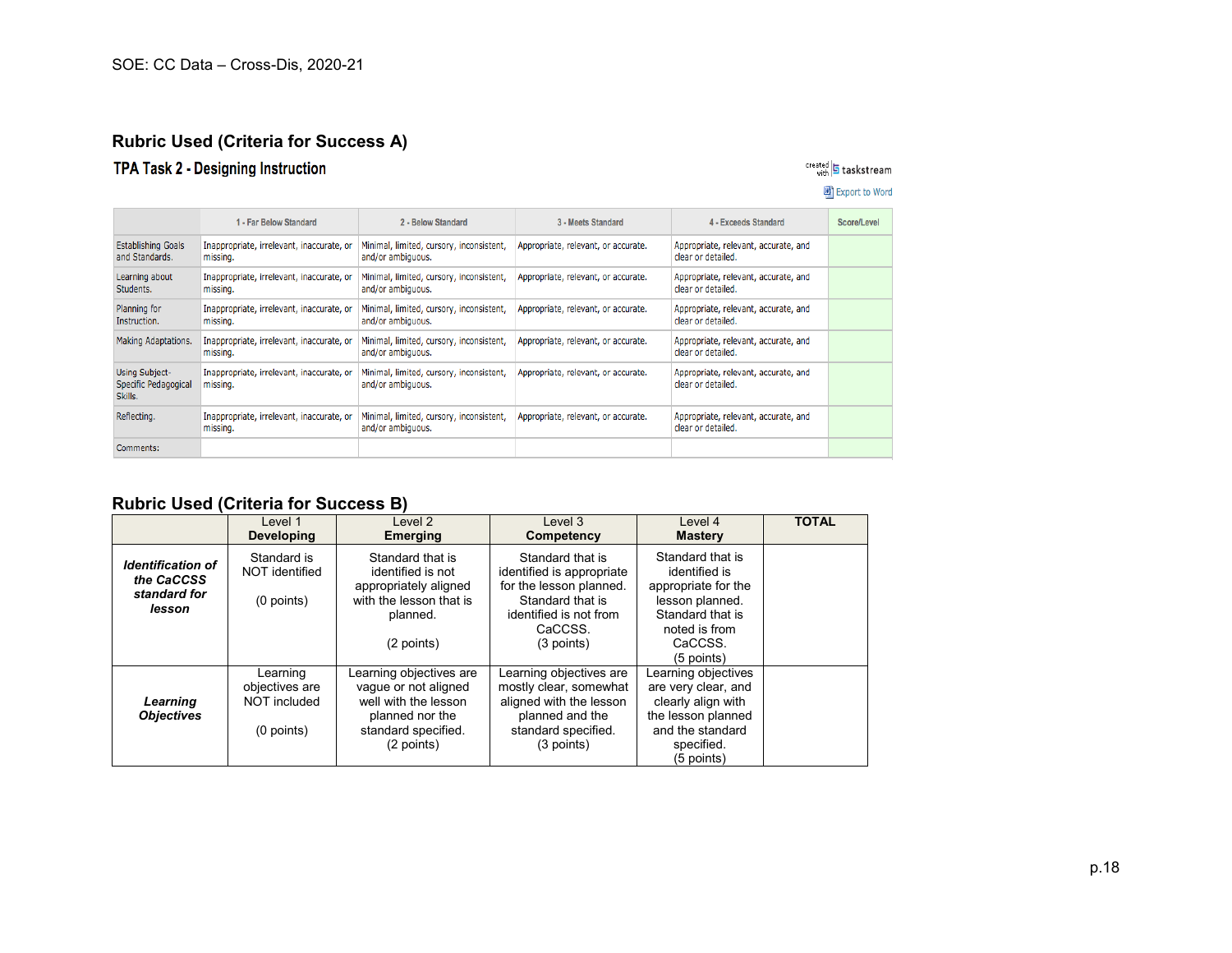| <b>Assessments</b>                                           | Minimal<br>opportunity for<br>assessment is<br>included.<br>Assessments<br>that are<br>included are<br>vaguely<br>described.<br>(2 points)                                                                                                                                             | Some formative and<br>summative assessments<br>are included.<br>Assessments are<br>somewhat clear and are<br>partially aligned with the<br>lesson activities.<br>(4 points)                                                                                          | Formative and<br>summative<br>assessments are<br>included.<br>Assessments are<br>described and mostly<br>aligned with the lesson<br>activities.<br>(7 points)                                                                                  | Excellent<br>integration of<br>formative and<br>summative<br>assessments.<br>Assessments are<br>clearly described.<br>$(10$ points)                                                                                                                      |  |
|--------------------------------------------------------------|----------------------------------------------------------------------------------------------------------------------------------------------------------------------------------------------------------------------------------------------------------------------------------------|----------------------------------------------------------------------------------------------------------------------------------------------------------------------------------------------------------------------------------------------------------------------|------------------------------------------------------------------------------------------------------------------------------------------------------------------------------------------------------------------------------------------------|----------------------------------------------------------------------------------------------------------------------------------------------------------------------------------------------------------------------------------------------------------|--|
| <b>Differentiation</b><br>strategies                         | NO methods of<br>differentiation<br>are explicitly<br>included.<br>(0 points)                                                                                                                                                                                                          | Some methods of<br>differentiation are<br>included.<br>Differentiation that is<br>included is vaguely<br>described and only<br>applies to one group of<br>learners.<br>(4 points)                                                                                    | Several methods of<br>differentiation are<br>included.<br>Differentiation that is<br>included is mostly<br>clear. Differentiation<br>applies to at least two<br>groups of learners.<br>(7 points)                                              | Many methods of<br>differentiation are<br>included.<br>Differentiation that<br>is included is<br>clearly described.<br>Differentiation<br>applies at least 3<br>groups of learners.<br>$(10$ points)                                                     |  |
| <b>Opportunities</b><br>for sharing<br>mathematical<br>ideas | Lesson does not<br>provide<br>opportunity for<br>students to<br>share and<br>represent their<br>mathematical<br>ideas with one<br>another.<br>(0 points)                                                                                                                               | Lesson provides only<br>limited opportunity for<br>students to share and<br>represent their<br>mathematical ideas with<br>one another as well as<br>with their instructor.<br>(2 points)                                                                             | Lesson provides some<br>opportunities for<br>students to share and<br>represent their<br>mathematical ideas<br>with one another as<br>well as with their<br>instructor.<br>(3 points)                                                          | Lesson provides<br>multiple<br>opportunities for<br>students to share<br>and represent their<br>mathematical ideas<br>with one another as<br>well as with their<br>instructor.<br>(5 points)                                                             |  |
| Learning<br><b>Activities</b>                                | Learning<br>activities are not<br>age appropriate,<br>ambiguously<br>described, and<br>do not align with<br>the standard<br>specified.<br>The learning<br>sequence does<br>not allows for<br>activities and<br>learning to build<br>throughout the<br>lesson.<br>$(10 \text{ points})$ | Learning activities are<br>somewhat age<br>appropriate, somwhat<br>described, and partially<br>align with the standard<br>specified.<br>The learning sequence<br>somewhat allows for<br>activities and learning to<br>build throughout the<br>lesson.<br>(15 points) | Learning activities are<br>mostly age appropriate,<br>mostly clear, and align<br>with the standard<br>specified.<br>The learning sequence<br>mostly allows for<br>activities and learning<br>to build throughout the<br>lesson.<br>(20 points) | Learning activities<br>are age<br>appropriate, clearly<br>described, and<br>clearly align with<br>the standard<br>specified.<br>The learning<br>sequence allows<br>for activities and<br>learning to build<br>from opening to<br>closing.<br>(25 points) |  |